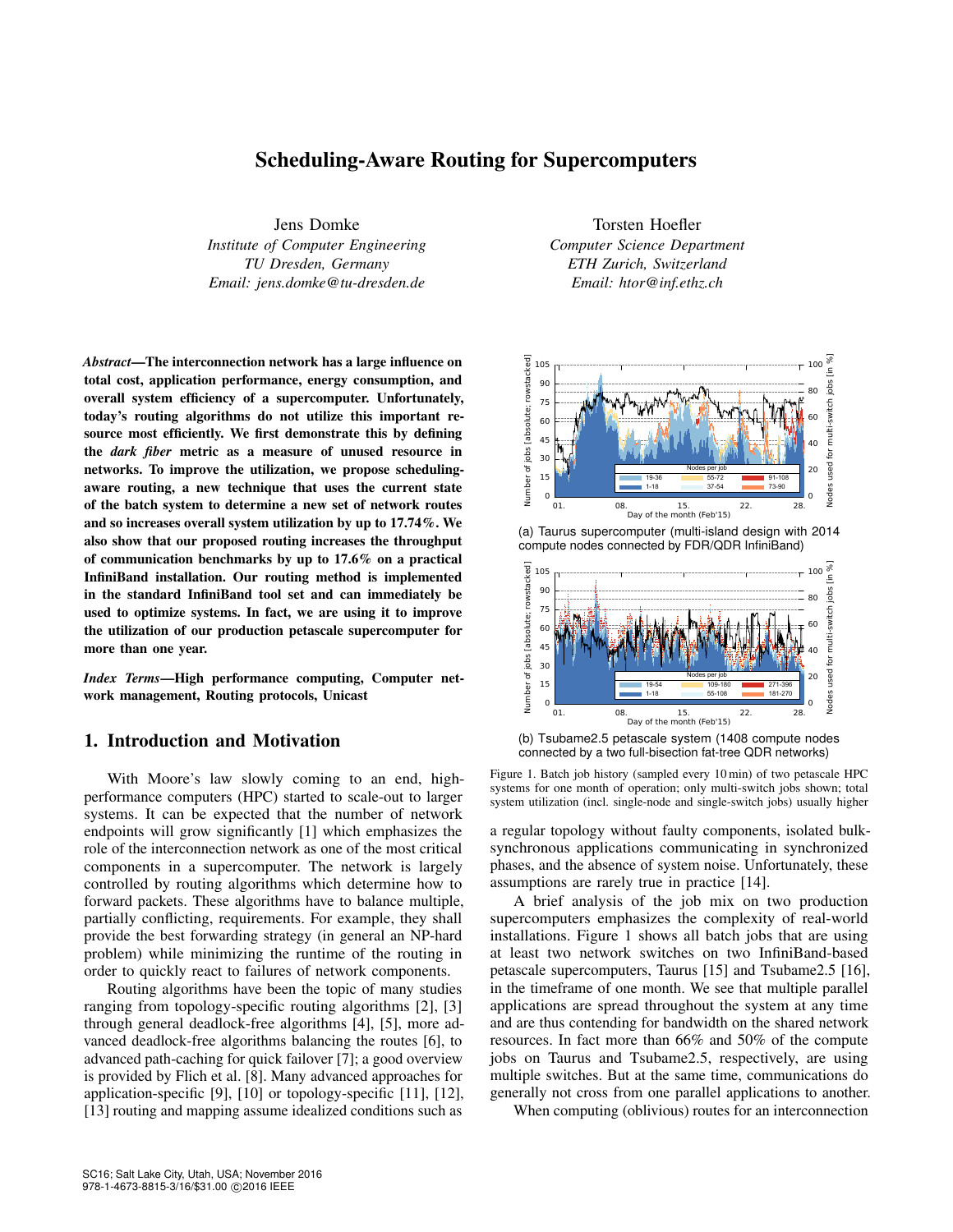

Figure 2. Comparison of EFI for inter-switch links (heat map in (a) and (b)); oblivious routing vs. scheduling-aware routing for three equal-sized batch jobs on a 2-level fat-tree; two colors of individual full-duplex links in (a) and (b) indicate different EFIs for the two opposite directions

network, the algorithm tries to balance the number of routes across all links so that each physical network cable has a similar number of routes crossing it. This number is called the Edge Forwarding Index (EFI), a theoretical upper bound for the worst-case congestion of a set of routes [17]. To illustrate our idea, we perform the following experiment: we route a two-level fat-tree network with an optimal oblivious strategy (ideally balanced EFI) and schedule three different applications (jobs) to the system. The allocation of application processes to nodes logically partitions the network into three pieces which are not crossed by communications. Now, we compute the effective EFI for each link by only counting routes connecting endpoints that belong to the same job. Figure 2a shows a heat map of the effective EFIs for each link in the network; Figure 2c shows the corresponding EFI histogram. We derived two conclusions directly from the figure: (1) there are hotspots of high route counts per link which can decrease communication performance of one or more jobs, and (2) some links are underutilized or not used at all which reduces the system's efficiency. A less obvious observation is that the total number of switches and links available for intra-job communication is suboptimal.

We now use this example to illustrate our idea of scheduling-aware routing (SAR) which aims to maximize the allocation of network resources per batch job. Hence, using SAR, intra-job communication throughput increases due to the increased available network hardware; this directly increases the utilization of the overall supercomputer. In other words, SAR exploits the knowledge of the batch system (the current job mix) to determine the application locality and guides the fabric manager in assigning routing paths in the network. Furthermore, SAR has a similarly low runtime complexity as other oblivious routing algorithms, and broad applicability to current and future interconnection technologies and supercomputers. Figures 2b and 2d show the same three-job example as before but using our SAR approach. It's easy to see that the maximum EFI (i.e., upper bound for congestion) reduced from more than 160 to a mere 60 and the overall balance is greatly improved.

Our main contributions and findings are:

- We define the notion of dark fiber which describes network hardware that is unused in a current system configuration (job mix).
- We introduce the new concept of scheduling-aware routing, which performs frequent path reconfigurations based on concurrently running applications.
- We extend the formalism of per-packet consistent updates for in-order delivery and deadlock-freedom and show how to achieve both conditions using current InfiniBand hardware.
- We implement a low-overhead scheduling-aware routing for InfiniBand-based HPC systems and demonstrate its benefits over state-of-the-art routing mechanisms using simulations and communication benchmarks.

### 2. Background, Assumptions, and Definitions

This section formalizes network-related terms, as well as new metrics, to evaluate and compare our scheduling-aware routing approach with other state-of-the-art algorithms.

First, we define an interconnection network as a multigraph where each pair of network devices is connected by one or more full-duplex links (or channels). These full-duplex links can be used in opposing directions without interference or throughput degradation. Furthermore, we assume that the link capacity, i.e., the maximum achievable throughput, in the network is uniform and constant over time.

Definition 1 (Interconnection network). *An interconnection network*  $I := G(N, C)$  *is a connected multigraph with the node set* N*. The channel set* C *consists of directed (multi-)channels, denoted by ordered pairs* (·, ·)*. We call*  $n_x \in N$  *a terminal if exactly one*  $n_y$  *exists with*  $(n_y, n_x) \in C$ , otherwise  $n_x$  is called a **switch**. With  $C^* \subseteq C$ *we denote inter-switch links connecting two switches of* I*.*

Terminals can be further subdivided into compute nodes, executing scientific applications in a supercomputer, and supplementary nodes, responsible for storage, administration, etc. Network nodes communicate via messages of arbitrary length, which are transferred as payload of one or more network packets from sending node to receiving node. The packet routes, see Definition 2 for all nodes to all other nodes are calculated by a routing algorithm, see Definition 3, within the multigraph representing the network.

**Definition 2** (Route or path). *A route*  $P_{n_x,n_y}$  *of length*  $h \geq 1$ *from node*  $n_x$  *to node*  $n_y$  *in the network*  $I = G(N, C)$ *is defined as a sequence of links*  $(c_1, \ldots, c_h) =: P_{n_x, n_y}$ . *These links have to satisfy the following two conditions:*  ${c_1, \ldots, c_h} \subseteq C$ *, with*  $c_1 := (n_x, \cdot), c_h := (\cdot, n_y)$ *, and if*  $c_q = (\cdot, n_z)$  *then*  $c_{q+1} = (n_z, \cdot)$  *for all*  $1 < q < h$ *.* 

Definition 3 (Flow-oblivious, destination-based routing). *A routing function*  $R : N \times N \rightarrow C$  *for a network*  $I := G(N, C)$  *assigns the next channel*  $c_{q+1}$  *on the path depending on the current node*  $n_z$  *and the destination node* ny*, which is encoded in the packet header. The entirety of all paths in the network configured by a single routing function is called routing configuration.*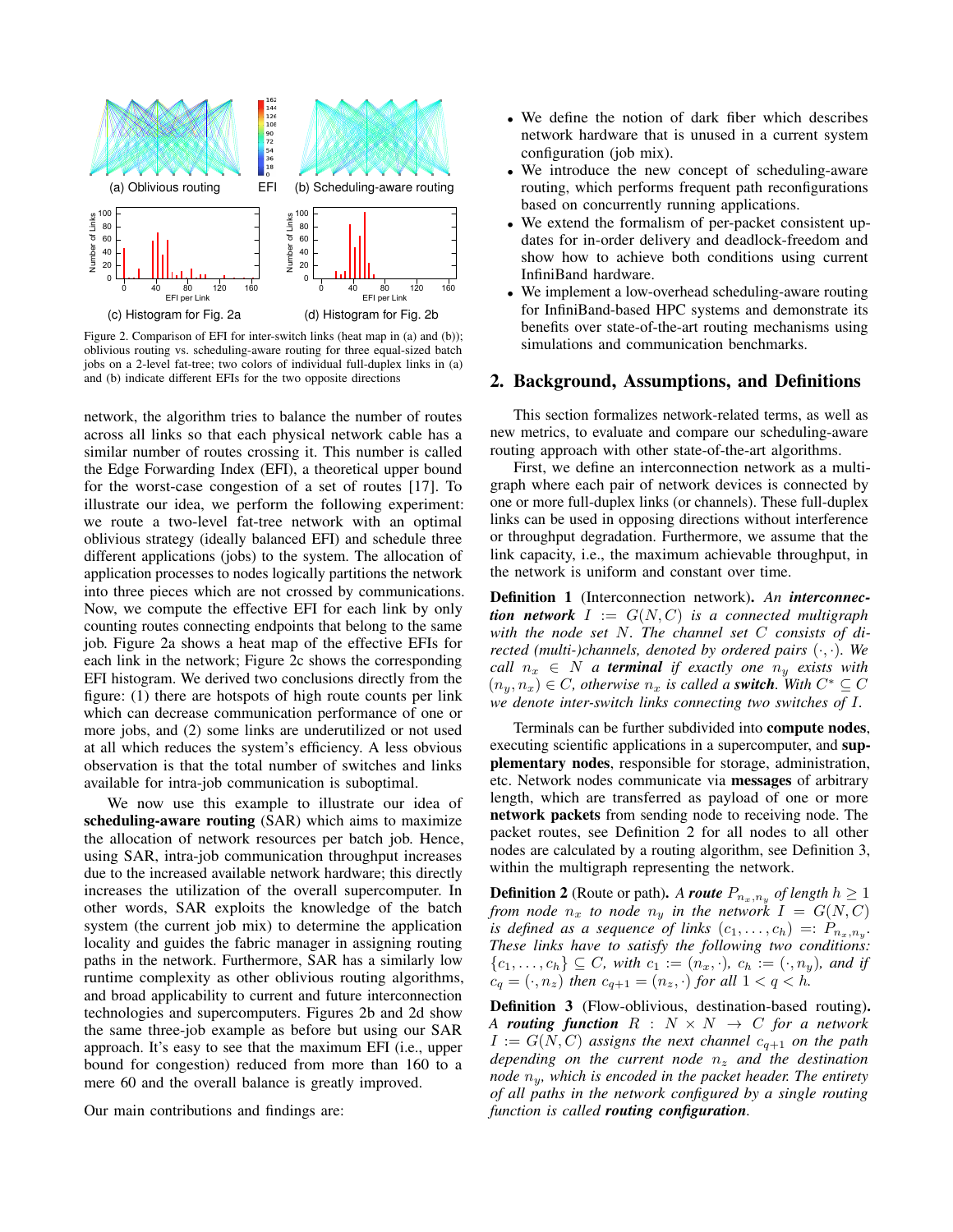Furthermore, we presume that the routing algorithm must calculate deadlock-free routes [18], to be applicable to lossless interconnection networks, which are primarily used in modern supercomputers. This deadlock-freedom can be ensured if the routing satisfies the necessary and sufficient condition of Dally and Seitz's first theorem [4], i.e., the corresponding channel dependency graph for a routing needs to be acyclic. Generally speaking, the (deadlock-free) routing configuration is part of the switching rules for a network, which define a set of valid forwarding rules and packet modifications along the path to the destination. We call these switching rules a (global) network state from here on.

One problem while performing network updates, i.e., the transition between two network states, is to preserve per-packet or per-flow consistency [19], [20], and therefore preserve certain properties satisfied by each network state. Usually, "atomic" state transitions for the whole network are impossible, hence without consistency, these network updates can lead to security vulnerability, loss of packets, etc. We summarize the comprehensive theoretical groundwork given by Reitblatt et al. [19] in the two Definitions 4 and 5.

Definition 4 (Per-packet and per-flow consistency). *Perpacket consistency of the network operation is achieved if and only if each packet injected into the network is processed by exactly one network state. If all packets of each injected message or flow are processed by the same network state, then we refer to this as per-flow consistency.*

Definition 5 (Per-packet consistent network update). *Let* u<sup>s</sup> *be a sequence of atomic updates* u *applied to a set of network switches. Then, for two (distinguishable) network states* S and  $S'$ , the transition  $S \rightarrow u_s$   $S'$  is called a **per-packet** *consistent update if and only if each packet is processed by either* S *or* S 0 *, but not any inconsistent state in-between. Per-flow consistent updates are defined analogously.*

The property preservation of network updates, as stated by Theorem 1 of Reitblatt et al. [19], is a direct result when per-packet consistent updates are performed. However, this only holds for properties related to single packets, e.g., connectivity or loop-freedom. Other network properties, such as in-order delivery or deadlock-freedom, which are based on the correlation of multiple packets are harder to achieve. Hence, for our purpose of scheduling-aware rerouting of HPC systems, we extend Reitblatt's property preservation to be applicable to lossless and deadlock-free interconnects.

Definition 6 (Property Preserving Network Update). *The transition*  $S \rightarrow_{u_s} S'$  *between two network states*  $S$  *and*  $S'$  *is called a property preserving network update for a lossless interconnection network if the following conditions hold:*

- 1) both network states, S and S', are based on deadlock*free routing configurations;*
- 2)  $S \rightarrow_{u_s} S'$  is a per-flow consistent update for reliable *channels of communication, and per-packet consistent update for unreliable connections; and*
- *3) a temporally simultaneous processing of packets, either by* S *and* S 0 *, during a transition is deadlock-free.*

Attribute 2 of Definition 6 can be weakened to per-packet consistent updates when in-order delivery is not required for reliable connections. Assuming our scheduling-aware (re-)routing is a property preserving network update, then we can guarantee fault-free execution of parallel applications (w.r.t. network-related problems) and guarantee uninterruptible operation of the HPC system. Further network properties based on multiple packets, such as congestion control or quality of service, are beyond the scope of this paper.

Besides the commonly known network metrics throughput and latency, we will make use of two new metrics. The first metric extends the established edge forwarding index [17] to differentiate between "useful" intra-job paths and paths connecting compute nodes which do not work on the same scientific problem, see Definition 7. In this regard, a **batch job**, or short **job**  $j$ , is a (parallel) application scheduled onto a subset of compute nodes,  $N_j \subseteq N$ , which collectively work on a given task during a finite timeframe.

Definition 7 (Effective Edge Forwarding Index). *The effective edge forwarding index* γ <sup>e</sup> *of a switch port or outgoing link*  $c_q \in C^*$  *is the sum of intra-job routes being forwarded via this port, i.e.,*

$$
\gamma^{e}(c_{q}) := \sum_{j} | \{ P_{n_{x},n_{y}} \mid n_{x}, n_{y} \in N_{j} \land c_{q} \in P_{n_{x},n_{y}} \} |
$$

*for all jobs* j *running on the system.*

Our second metric describes the amount of superfluous links in the network, metaphorically speaking: the proportion of "dark fiber" to links usable for intra-job communication, see Definition 8. Please note, that our latter metric does not differentiate between copper or fiber cables, and we use fiber as a synonym for link. Furthermore, this metric is only based on intra-job paths, and we ignore any other traffic related to supplementary nodes, such as I/O traffic to and from a remote filesystem or administrative data paths.

Definition 8 (Dark Fiber Percentage). *The dark fiber percentage is the percentage of links in the system, which are not used for intra-job routes, and can therefore be derived from*  $\gamma^e$  *in the following way:* 

$$
\theta := \frac{| \{ c_q \in C^* \mid \gamma^e(c_q) = 0 \} |}{|C^*|}
$$

### 3. Example Implementation of SAR

In Section 3.1, we outline the basic components, including relevant features and limitations, available on our petascale Taurus HPC system, followed by Section 3.2 giving details on how we extend and combine these building blocks to implement a scheduling-aware routing (SAR).

### 3.1. Hardware/Software Building Blocks

3.1.1. InfiniBand and OpenSM. The InfiniBand<sup>TM</sup> technology [21], as defined by the architecture specification (IBTAspec) [22], is widely used in current HPC systems to network compute and storage nodes. Each network device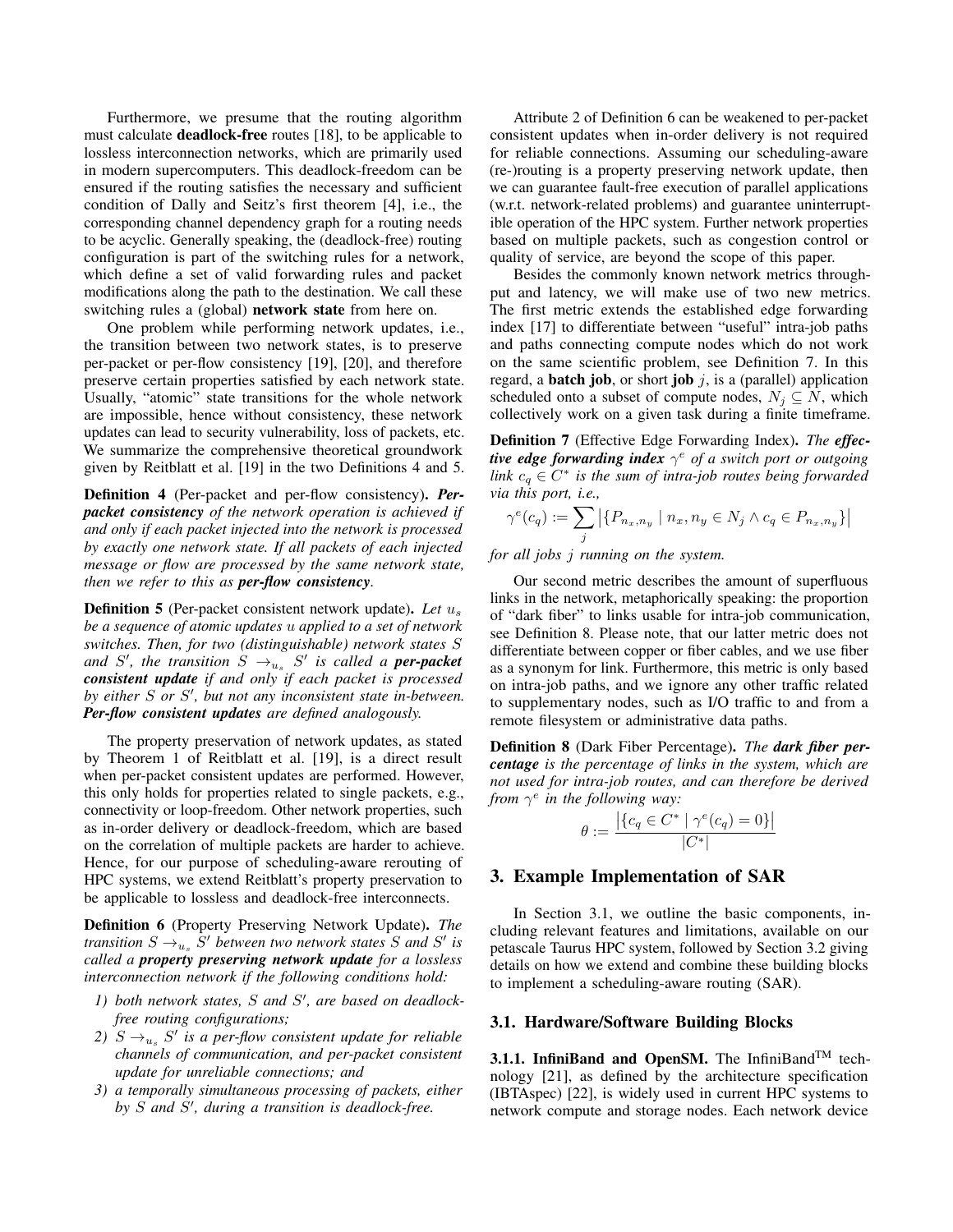in the fabric is identified by one or more local identifiers (LIDs), configured via a lid mask control (LMC) parameter such that the total number of LIDs per device is  $2^{\text{LMC}}$ .

The IBTAspec defines a layer, called verbs, between the software/operating system and the InfiniBand hardware. Communication between two IB devices is implemented via queue pairs (QPs) that establish a send and receive channel between one source LID and one destination LID for unicast traffic<sup>1</sup>. However, the verbs layer also allows modifications of QPs, e.g., performing path migrations (APM) or draining all outstanding work requests (SQD), which we will use in Section 3.3 to enforce property preserving network updates.

Applications such as Open MPI (cf. Section 3.1.3) post work requests (WRs) to a queue pair to initiate data transport to a remote node. InfiniBand's hardware offloading and kernel-bypass characteristics allow the processing of these WRs asynchronously to the application. The channel adapter (HCA; network interface card of IB) splits a scheduled message into packets, configures packet headers, and dispatches them. Achieving per-flow consistency is made more complicated because of this asynchronicity, which we will elucidate further in Section 3.3. InfiniBand ensures lossless processing of WRs for reliable channels through credit-based flow control, both on a per-link basis and end-to-end between send/receive queues. However, reliable channels require inorder delivery of all packets of one WR, otherwise the IB hardware drops messages and requests retransmission.

Moreover, IB supports virtual lanes (VLs), which are basically different sets of buffers within one port. InfiniBand network ports must support up to 15 VLs for data traffic— 8 data VLs is common on current hardware—and one VL for management traffic. Data VLs can be used for quality of service or to avoid potential deadlock configurations in the forwarding tables of switches. Various routing approaches use this feature to combine the i<sup>th</sup> VL of each port into virtual layers and assign paths to different layers to create a deadlock-free routing configuration [6], [23], [24].

The IB fabric is controlled by a subnet manager, which is responsible for assigning LIDs and LMCs to nodes, reacts to topological changes and failures in the fabric, and calculates the routing configuration for the fabric, among other things. An open-source version of this subnet manager is called OpenSM [25], which currently implements nine flow-oblivious routing algorithms for a variety of supported network topologies [14]. These algorithms can be categorized into topology-aware routings, such as Up\*/Down\* [5] or fat-tree [26], and topology-agnostic routings, e.g., layered shortest path routing (LASH) [24] or (deadlock-free) singlesource shortest-path routing [6], [27]. Once a new routing configuration is calculated, OpenSM updates the linear forwarding tables (LFT) of all IB switches, and packets are forwarded according to these new switching rules. The LFTs are per-packet lookup tables with the destination as index for the array and egress port stored in it, i.e., egress port  $=$  LFT[LID]. A LFT update usually only hap-



Figure 3. SLURM architecture (highlighted: squeue and configuration files which will be used by the filtering tool in Section 3.2.1)



Figure 4. Open MPI's modular component architecture establishes an message passing interface between application and hardware to enable inter-process communication (highlighted: openib BTL for InfiniBand)

pens in response to a topological change in the fabric, e.g., when network components fail or new nodes are being added.

#### 3.1.2. Simple Linux Utility for Resource Management.

Many supercomputers utilize SLURM [28] as cluster resource manager and batch system. SLURM is open-source and offers a plugin interface, which makes it a preferred solution for many HPC sites, since it offers the ability for enhancements depending on individual needs and it offers the option to test research ideas. The SLURM architecture, see Figure 3, primarily consists of three parts: (1) user commands, (2) controller daemon, and (3) compute node daemons. The controller daemon manages most of the system's compute resources, and schedules batch jobs onto free compute nodes. However, the controller is partially or fully unaware of other resources, such as remote storage or interconnection network. For example, while SLURM is aware of the system's physical topology, i.e., node-to-switch mapping and inter-switch connectivity, it is unaware of the deployed routing configuration. The SLURM controller can be attached to a database, see Figure 3, which stores the historical and current state of job allocations for a system. We make use of this information in Section 3.2 to obtain a snapshot of simultaneously running jobs and their locality.

3.1.3. Open MPI. The message passing interface (MPI) specification [29] standardizes an API for parallel applications to perform inter-process communication, either locally on a compute node or via the interconnection network. One widely used open-source implementation of the MPI standard is Open MPI [30]. The Open MPI library assigns one rank  $(∈ [0, ..., n - 1])$  to each processes within a single MPI-parallelized application, and therefore provides an abstract interface to the application to perform pointto-point or collective operations between ranks. Open MPI uses a modular component architecture (MCA) to support a variety of interconnection technologies and transport services, see Figure 4. The OMPI layer provides the MPI API to

<sup>1.</sup> Multicast traffic is beyond the scope of this paper, because it is performed unreliably in InfiniBand, and therefore generally not used by parallel applications.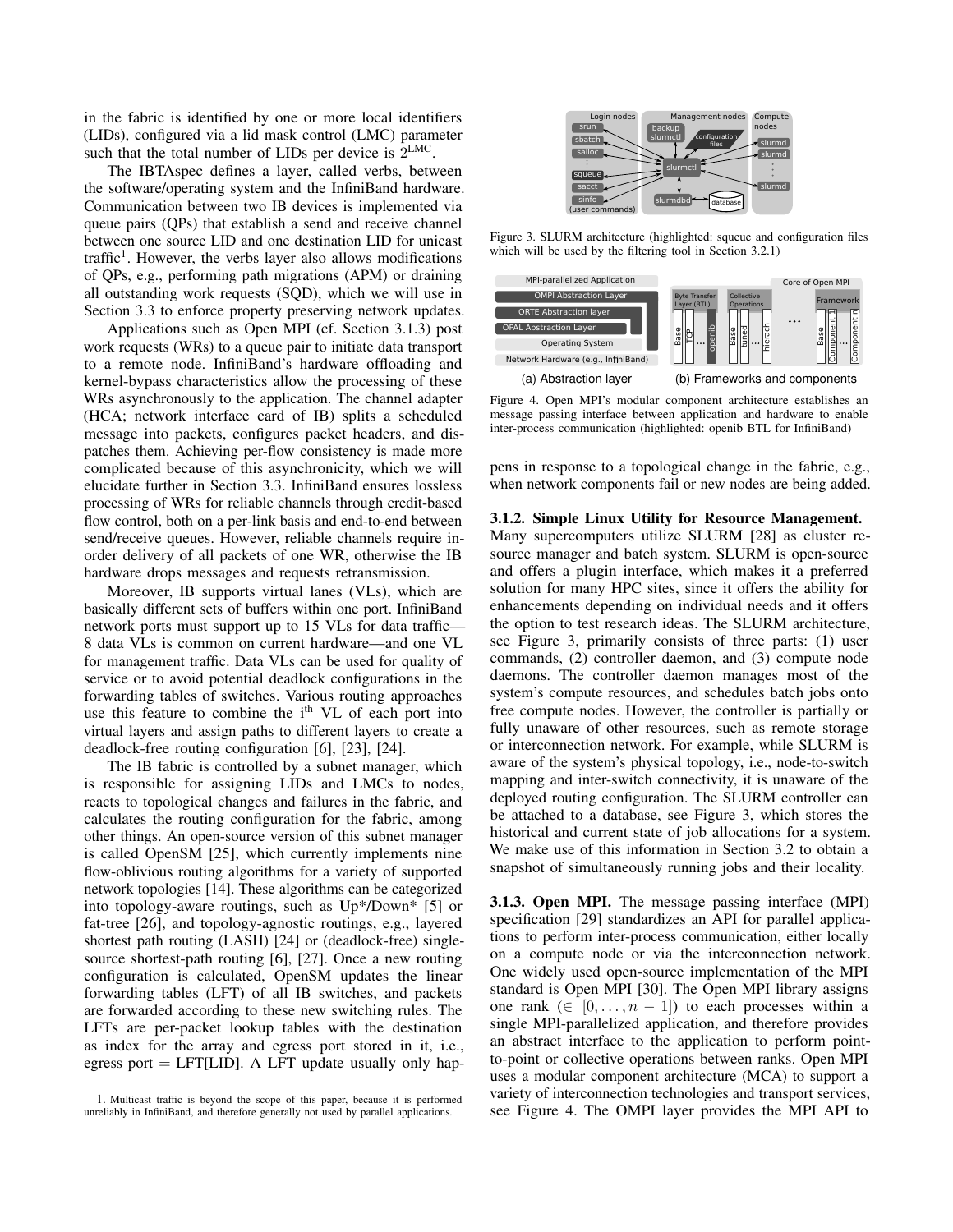the applications and implements communication algorithms for point-to-point and collective operations, monitoring and profiling interfaces, etc. One framework within the MCA is the byte transfer layer (BTL), responsible for point-to-point communication between MPI processes. The BTL for IB networks is called "openib", see Figure 4b. This openib component interfaces with the verbs layer, see Section 3.1.1, to set up QPs, schedule send or receive WRs, and handle events raised by the InfiniBand hardware, among other things. When Open MPI is configured with threading support (for POSIX threads), then the openib component spawns one asynchronous event thread per MPI process. In Section 3.3, we will use that asynchronous event thread to establish communication channels between OpenSM and MPI programs to achieve per-flow consistent network updates.

## 3.2. Scheduling-Aware Routing Optimization

3.2.1. Filter between Batch System and Subnet Manager. Performing a scheduling-aware routing optimization for a supercomputer is only beneficial for parallel applications when their compute nodes are attached to multiple switches. Therefore, we create a filtering tool, see Figure 5, which periodically polls SLURM for the current state of the system, i.e., information about batch jobs, including job state (pending, running, etc.), job identifier, and allocated compute nodes. This information is obtainable through SLURM's squeue command. Furthermore, we require the topology information, i.e., terminal-to-switch mapping, which is stored among SLURM's configuration files. This topology information is used to filter out a list of multi-switch jobs containing all currently running applications which have their compute nodes attached to at least two switches. The list of multi-switch jobs is compared to the list of the previous iteration while ignoring the actual job identifiers. Hence, we can avoid unnecessary calculations of LFTs, since replacing one job with another job on the same compute nodes will not result in a different routing configuration while using SAR, see Algorithm 1. If the two lists of multi-switch jobs differ, then our filtering tool writes a job-to-terminal mapping file for OpenSM, informs the OpenSM about the configuration change, and replaces the previous list with the new list for the next iteration. We extend OpenSM's signal handler to process the SIGUSR2 signal to inform the OpenSM about an updated job-to-terminal mapping.

We refrain from having a direct interface between SLURM and OpenSM for the following reasons: First off, portability, to easily support other batch systems or subnet managers, such as PBS [31] and derivatives, or the fabric manager for Intel Omni-Path [32]. Furthermore, the SLURM controller and OpenSM can run on different management nodes of a HPC system. Lastly, integrating the filtering functionality into the SLURM controller will increase the latency experienced by users when submitting many jobs.

3.2.2. Routing Optimization with DFSSSP. As basis for our SAR we choose the deadlock-free single-source shortestpath routing (DFSSSP) for three reasons: (1) DFSSSP is



Figure 5. Flowchart of a filtering tool; collect information about currently running multi-switch batch jobs and initiate recalculation of LFT via SAR

deadlock-free and topology-agnostic, and therefore supports a wide variety of network topologies [6], (2) DFSSSP offers high global throughput for the complete HPC system and offers a well-balanced EFI across the system [14], and (3) DFSSSP already distinguishes three terminal types (compute, storage, and others nodes), and optimize their routing separately. Hence, SAR inherits the characteristics listed in (1) and (3) and improves upon (2).

DFSSSP routing computes the destination-based paths for the nodes of the interconnection network by applying a modified version of Dijkstra's shortest-path algorithm, optimized for multigraphs. DFSSSP iterates over all nodes of the network, and firstly applies Dijkstra's algorithm, followed by an update of the edge weights in the graph. This edge weight update, increasing the weight by  $+1$  for every new path on a link, ensures the well-balanced EFI, which we mentioned above in reason (2). After calculating a path for every node-to-node combination, DFSSSP assigns these paths into virtual layers to achieve a deadlock-free routing configuration, similar to other routings, such as LASH [24].

We extend the DFSSSP routing to include knowledge about batch job locations, and enable the algorithm to optimize the path calculation for intra-job paths, shown as pseudo code in Algorithm 1. Our main modifications are outlined in lines 1–10, while subsequent lines are shown for sake of completeness and sketch the remainder of the already existing DFSSSP implementation in OpenSM. In the first part of Algorithm 1, we analyze the job-to-terminal mapping given by the filtering tool, see Section 3.2.1. Each node in the multigraph, representing the interconnection network, gets extended by a job array which stores all jobIDs currently running on this node. We presort these nodes descending by the size of largest job executed on the node, i.e., compute nodes belonging to the largest job running on the HPC system will be processed first in the following loop, see line 6. Hence, this sorting ensures that intra-job path balancing is increased and the number of overlapping paths is minimized. Since edge weights are only updated when actually used by an intra-job path, see lines 9 and 10 of Algorithm 1, the resulting paths should improve the network metrics compared to other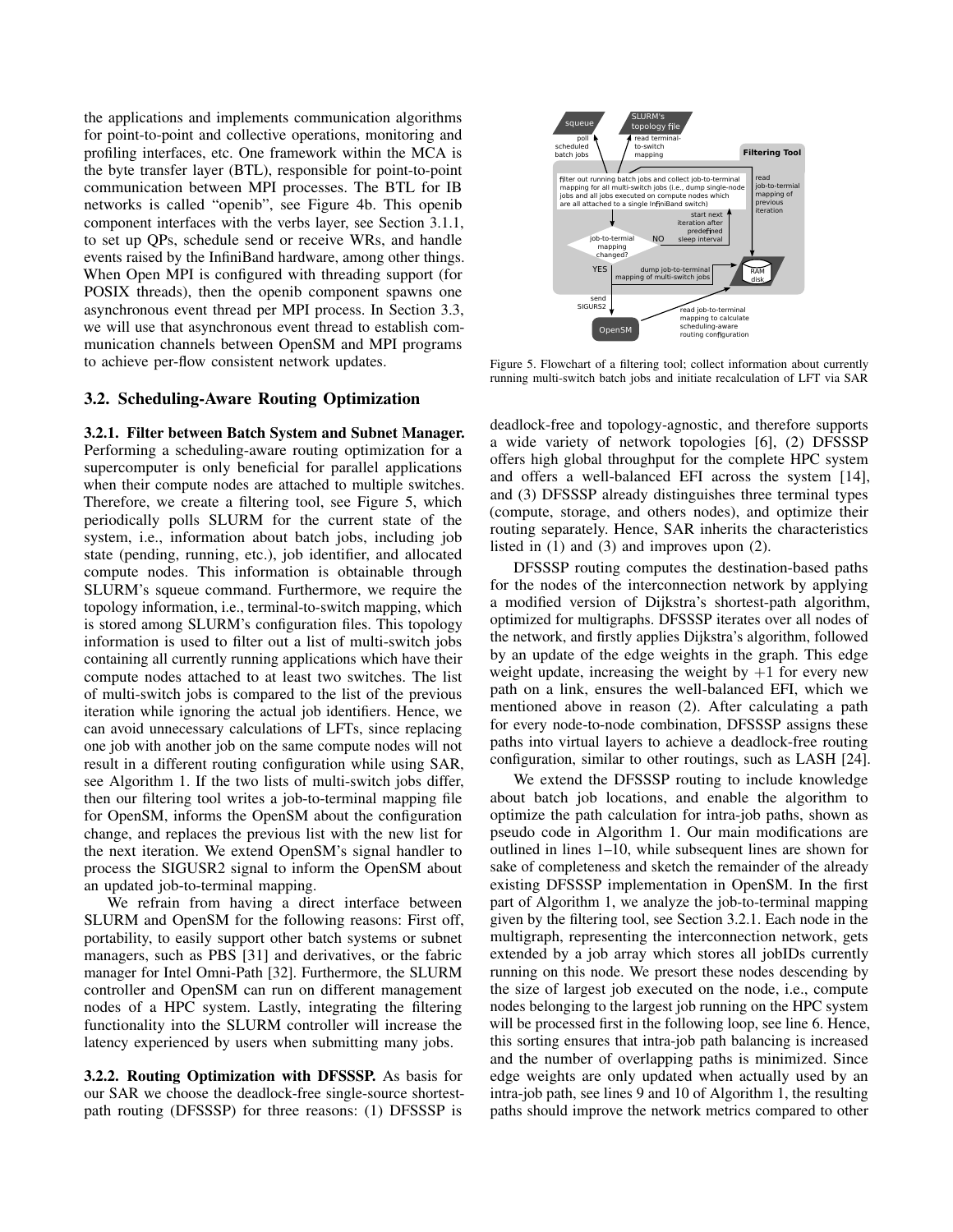Algorithm 1: Scheduling-aware DFSSSP routing

|    | <b>Input:</b> Network $I = G(N, C)$                                                    |  |  |  |  |  |  |  |  |  |
|----|----------------------------------------------------------------------------------------|--|--|--|--|--|--|--|--|--|
|    | Job-to-terminal mapping $B := [(\text{nodeName}, \text{jobID}), \dots]$                |  |  |  |  |  |  |  |  |  |
|    | <b>Result:</b> Scheduling-aware and deadlock-free routing configuration                |  |  |  |  |  |  |  |  |  |
|    | $(P_{n_x,n_y}$ for all $n_x,n_y \in N$                                                 |  |  |  |  |  |  |  |  |  |
|    | /* Process job-to-terminal mapping<br>$\star/$                                         |  |  |  |  |  |  |  |  |  |
| 1  | <b>foreach</b> node $n \in N$ <b>do</b>                                                |  |  |  |  |  |  |  |  |  |
| 2  | $n$ .jobList $\leftarrow$ empty list $\lceil$                                          |  |  |  |  |  |  |  |  |  |
| 3  | <b>foreach</b> pair (nodeName,jobID) $\in$ B <b>do</b>                                 |  |  |  |  |  |  |  |  |  |
| 4  | if $n.nodeName = nodeName$ then $n.jobList.append(jobID)$                              |  |  |  |  |  |  |  |  |  |
|    | /* Optimize routing for compute nodes<br>$\star/$                                      |  |  |  |  |  |  |  |  |  |
| 5  | $N_{\text{sorted}} \leftarrow$ Sort N descending by the job size executed on $n \in N$ |  |  |  |  |  |  |  |  |  |
| 6  | <b>foreach</b> node $n_d \in N_{sorted}$ <b>do</b>                                     |  |  |  |  |  |  |  |  |  |
| 7  | Calculate one path $P_{n_x,n_d}$ for every pair $(n_x,n_d)$ , with $n_x \in N$ ,       |  |  |  |  |  |  |  |  |  |
|    | with the modified Dijkstra algorithm (details in [6])                                  |  |  |  |  |  |  |  |  |  |
| 8  | foreach <i>node</i> $n_x \in N$ do                                                     |  |  |  |  |  |  |  |  |  |
| 9  | <b>if</b> $n_x$ <i>jobList</i> $\bigcap n_d$ <i>jobList</i> $\neq \emptyset$ then      |  |  |  |  |  |  |  |  |  |
| 10 | Increase edge weight by $+1$ for each link in path $P_{n_x,n_d}$                       |  |  |  |  |  |  |  |  |  |
|    | /* Optimize routing for storage nodes<br>$\star/$                                      |  |  |  |  |  |  |  |  |  |
|    | 11 <b>foreach</b> storage node $n_d \in N$ <b>do</b>                                   |  |  |  |  |  |  |  |  |  |
| 12 | Calculate one path $P_{n_x,n_d}$ for every pair $(n_x,n_d)$ , with $n_x \in N$         |  |  |  |  |  |  |  |  |  |
| 13 | Update edge weights for all links used by $P(\cdot, n_d)$                              |  |  |  |  |  |  |  |  |  |
|    | /* Optimize routing for all other nodes<br>$\star/$                                    |  |  |  |  |  |  |  |  |  |
|    | 14 <b>foreach</b> node $n_d \in N \wedge n_d$ not processed before <b>do</b>           |  |  |  |  |  |  |  |  |  |
| 15 | Calculate one path $P_{n_x,n_d}$ for every pair $(n_x,n_d)$ , with $n_x \in N$         |  |  |  |  |  |  |  |  |  |
| 16 | Update edge weights for all links used by $P(\cdot, n_d)$                              |  |  |  |  |  |  |  |  |  |
|    | /* Create deadlock-free routing configuration<br>$\star$ /                             |  |  |  |  |  |  |  |  |  |
|    | 17 <b>foreach</b> route $P_{n_x,n_y}$ calculated above <b>do</b>                       |  |  |  |  |  |  |  |  |  |
| 18 | Assign $P_{n_x,n_y}$ to one virtual layer without creating a cycle in the              |  |  |  |  |  |  |  |  |  |
|    | corresponding channel dependency graph (see [6] for details)                           |  |  |  |  |  |  |  |  |  |
|    |                                                                                        |  |  |  |  |  |  |  |  |  |

state-of-the-art oblivious routings, which we will demonstrate in Section 4. The rest of the base DFSSSP algorithm is kept in place to ensure deadlock-freedom and a well-balanced routing configuration towards the remote filesystem.

### 3.3. Property Preserving Network Update for IB

Changing the routing configuration of an InfiniBand network cannot be done atomically. OpenSM splits the LFT of each switch into multiple management datagram (MAD) packets, each carrying a payload of 64 bytes, to distribute new LFTs to all switches. This non-atomicity can cause outof-order packet delivery for a flow, and therefore preventing per-flow consistency and disrupting InfiniBand's reliable connection service, see Section 3.1.1, resulting in application crashes in the worst case.

Multiple network update protocols for software defined networks (SDN) have been proposed [19], [20]. For example, the proposed two-phase updated installs passive routing configurations which are activated when the switch identifies a certain packet, so that subsequent packets follow the same path. Unfortunately, none of these protocols are applicable to IB due to missing features, i.e., the ability to deploy two routing configurations simultaneously, to distinguish between flows, or to tag packets. The only safe method of updating the forwarding rules of a path in InfiniBand is if we can guarantee that no packet or flow is using the entire path during the update process.

We propose a five-phase update protocol guaranteeing property preserving network updates for reliable connections, see Definition 6, within the limitations of the InfiniBand architecture specifications (IBTAspec) [22]. For our prototype implementation of this update protocol we use Open MPI in



Figure 6. Sequence diagram of a five-phase update protocol to achieve property preserving network updates of InifiniBand networks

version 1.8.4 and OpenSM in version 3.3.18, however we are most certain that this protocol can be applied to other services in a supercomputer, e.g., for reliable communication with a remote filesystem. The sequence diagram in Figure 6 exemplifies the interaction between an MPI-parallel application and OpenSM, which performs the routing reconfiguration.

The initial assumptions for our update protocol to be applicable are the following, and will ensure deadlockfreedom prior to the network update:

- 1) OpenSM assigns two LIDs (we distinguish between baseLID and highLID, which equals to baseLID  $+ 1$ ) for each node in the network (via LMC=1);
- 2) The Routing configuration for baseLIDs is calculated by our Algorithm 1 (using VLs  $0, \ldots, n-2$ );
- 3) Routing configuration for highLIDs is calculated by Up\*/Down\* and uses  $VL = n - 1$ ; and
- 4) Packets are only sent from baseLIDs to baseLIDs or among highLIDs, but not a mixture of both.

During phase 1, an MPI-parallelized application, or the asynchronous event thread (AsyncThread) of rank 0 (see Section 3.1.3) to be precise, uses InformInfo MAD packets to subscribe for event forwarding, see IBTAspec Sections 13.4.8.3 and 13.4.11. All packets for inter-process communication within the MPI application are using baseLIDs for destination addressing. The MPI application uses a uMAD library to send userspace management datagram packets to communicate with the OpenSM. The uMAD library also allows the AsyncThread of rank 0 to periodically poll for MAD packets send by the OpenSM. The AsyncThread subscribes<sup>2</sup> only for unpath and repath traps, see IBTAspec

<sup>2.</sup> Theoretically, subscriptions and forwarded traps contain individual paths records, however our subscriptions apply for the whole subnet's LID range, and traps contain empty path records. This increases scalability by reducing the number of MADs handled by both sides, i.e., only one MAD, with either unpath or repath trap, has to be sent out to each subscriber.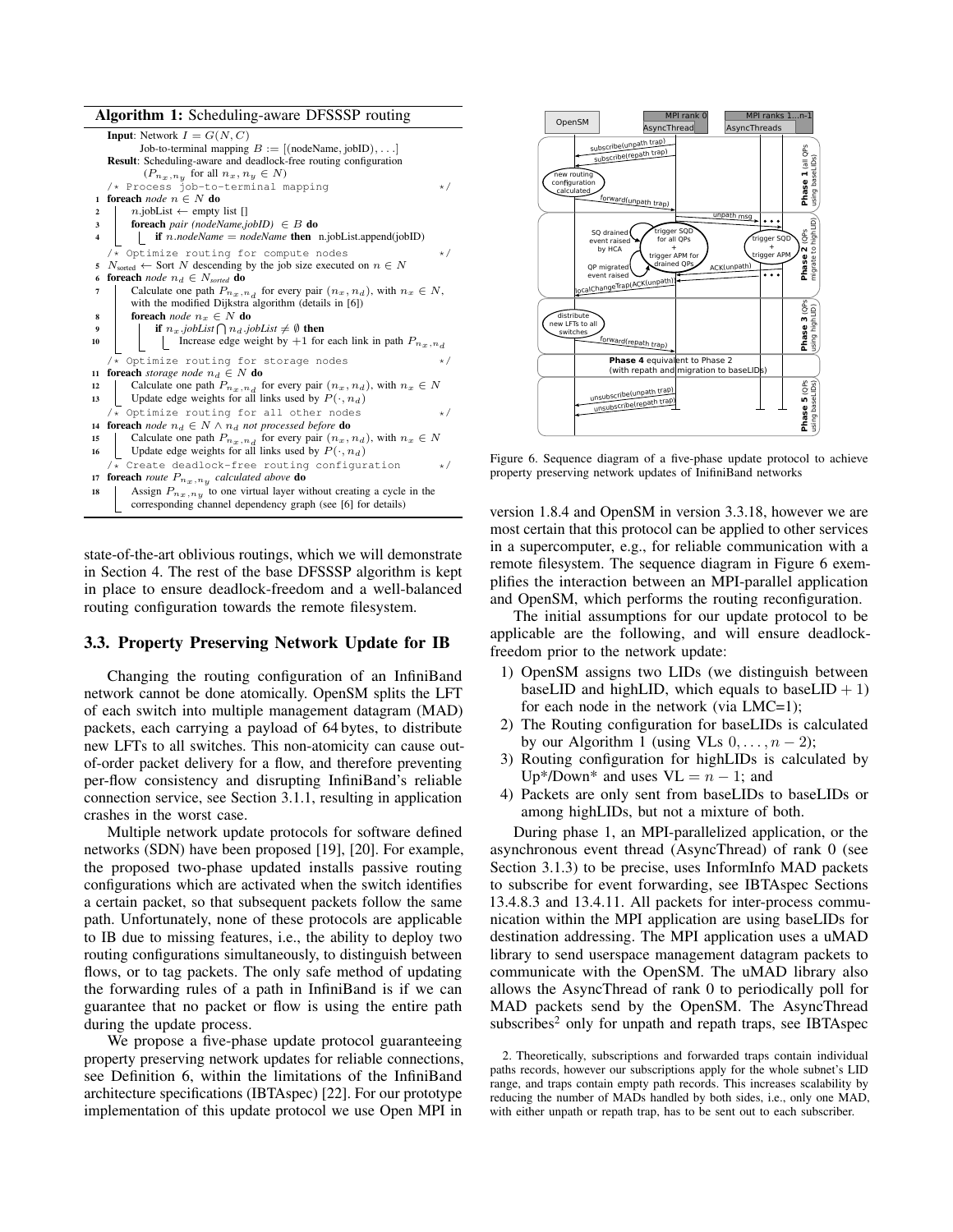Section 14.4.12. These traps are intended to inform terminals about usability changes of certain routes. Once the OpenSM calculates a new routing configuration for the baseLIDs, in consequence of our approach outlined in Section 3.2, it raises an unpath trap and forwards the trap to all subscribers, but it withholds to reconfigure any LFT. The AsyncThread of rank 0 forwards the unpath trap to all other ranks of the same application by the use of MPI calls, i.e., primarily MPI\_Isend, MPI\_Irecv, and MPI\_Test. This tree-like approach is required, because the uMAD library cannot be used simultaneously by multiple AsyncThreads on one compute node.

In phase 2, all processes of all subscribed parallel applications modify their queue pairs, which belong to reliable connections, to enter the draining state, see IBTAspec Section 10.3.1.5. While in draining state, MPI processes can still post new WRs to the verbs layer, however these will not be send out before the QP reenters the "ready-to-send" state. Once the draining of an QP is complete, the IB HCA sends an event notification to the AsyncThread. After receiving this "QP drained"-notification, the AsyncThread triggers a path migration to the highLIDs, see IBTAspec Section 10.4, changes the QP back into the "ready-to-send" state, and then loads a new alternate path. The new alternate path is always the opposite of the current path, i.e., if the current path is baseLID→baseLID, then the new alternate path will be highLID→highLID. When all local QPs have been migrated to the highLID, then each process informs rank 0, and acknowledges the successful migration. The AsyncThread of rank 0 uses a "local changes" trap, see IBTAspec Section 14.3.13, informing the OpenSM about the successful draining of baseLID-related traffic, after it received acknowledgments by all ranks.

When OpenSM received confirmation by all subscribers, indicating that no reliable connections are using baseLIDs in the entire network, the protocol switches to phase 3. OpenSM reconfigures all switches with new LFTs, which were calculated during phase 1, for the baseLIDs. The routing configuration for the highLIDs is never changed, since it relies on the oblivious Up\*/Down\* routing, and is kept in place until a failure in the network requires fault-recovery and routing recalculation for baseLIDs and highLIDs<sup>3</sup>.

Phase 4 starts after all switches have been reconfigured, and it is essentially a copy of phase 2 with the exception that the OpenSM requests the subscribers to migrate all their reliable connections from the highLIDs back to the baseLIDs. During phase 5, OpenSM listens for applications canceling their forwarding subscriptions and waits for new scheduling-aware rerouting requests. Upon completion of the MPI-based application the AsyncThread of rank 0 sends out unsubscribe InformInfo MADs to the OpenSM.

The whole draining and path migration process is transparent to the overlying application. At most, the application could experience a minor latency increase for a particular QP while it is draining, and experience reduced throughput while the highLIDs are used.

# 4. Evaluation

### 4.1. Current Limitations and Problems

When this research was conducted, we experienced minor problems while implementing our network update protocol, shown in Figure 6. For the sake of completeness, we will list these limitations without going into much detail about possible solutions. First off, the communication between the AsyncThread of rank 0 and the OpenSM is potentially subject to packet loss, because (u)MAD packets to subscribe and forward traps use QP0 and QP1, special QPs configured for unreliable transport service, see IBTAspec Sections 3.9.4 and 3.9.5. However, both the uMAD library and OpenSM usually send MADs multiple times if they are not acknowledged in time. Second, Open MPI combined with the openib component does not support simultaneous calls to the MPI API from multiple threads of one process. Manually serializing MPI calls between the main application and the AsyncThread via a pthread mutex lock is our current workaround. And lastly, any attempts to modify QPs into the draining state was prevented by the tested firmwares for our IB devices. Depending on firmware version, either the verbs call was possible but had no effect, or the firmware rejected the verbs call. Therefore, we refrain from showing practical results of the property preserving network update protocol for our petascale system in the following sections. However, we successfully tested the entire update protocol (apart from the QP draining) presented in Sections 3.2 to 3.3 on a small test bed, see Section 4.3.4.

### 4.2. Theoretical Evaluation of Network Metrics

Our evaluation and comparison of the effective edge forwarding index and dark fiber percentage, see Definitions 7 and 8, is based on the same batch job history we presented in Figure 1 for the two HPC systems, called Taurus [15] and Tsubame2.5 [16]. Hence, we "replay" exactly the same job composition of each system and investigate the effects of different routing algorithms. These algorithms are Up\*/Down\*, fat-tree, and DFSSSP, all implemented in OpenSM [25], and we compare them against our SAR implementation. It is worth noting that the vendor of our Taurus HPC system originally suggested the usage of fat-tree routing before we deployed SAR, see Section 4.3. Furthermore, fat-tree routing is the current default on the Tsubame2.5 supercomputer.

4.2.1. Effective Edge Forwarding Index. We are analyzing two metrics with respect to the EFI. The first metric is  $\gamma_{\text{max}}^e := \max_{c_q \in C^*} \gamma^e(c_q)$ , i.e., the maximum  $\gamma^e$  of all links, which implies hotspots of links shared by multiple jobs. The second metric is the maximal edge forwarding index  $\gamma_{\text{max}}(j)$ per job  $j$ , which should also be as low as possible, because it bounds the worst-case congestion within a job, i.e., the link with the most intra-job routes crossing it.

The results for  $\gamma_{\text{max}}^e$  are shown in the top plot of Figure 7a and 7b. As one can see, our scheduling-aware routing

<sup>3.</sup> Property preserving network updates during fault-recovery in an InfiniBand network is beyond the scope of this paper.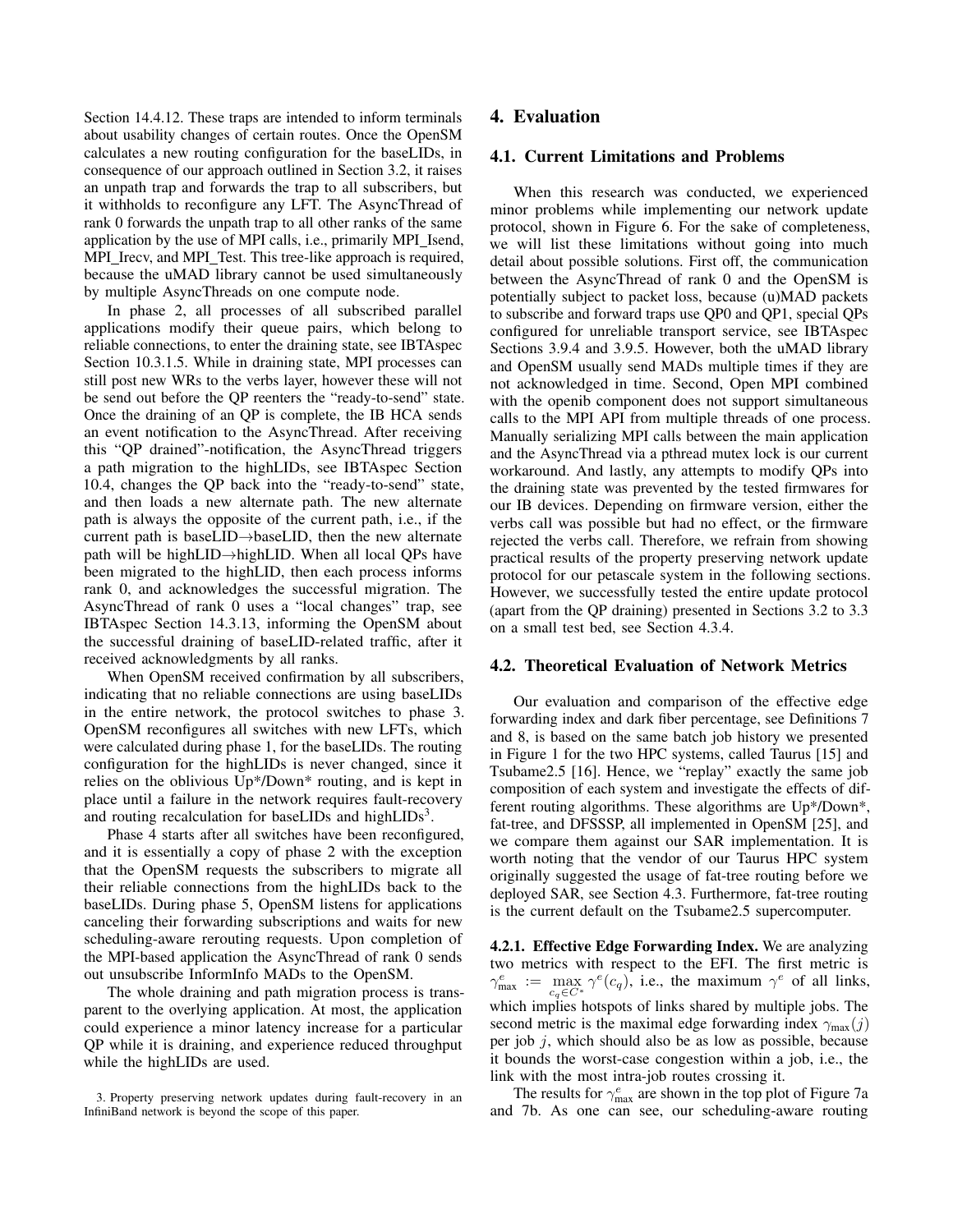

Figure 7. Replay of job history (Figure 1) for two HPC systems; four routings applied per sampling point; Metrics collected: maximal  $\gamma^e$  across all links (top),  $\gamma_m$  averaged for all jobs (2<sup>nd</sup> plot), dark fiber percentage (3<sup>rd</sup> plot), and used links averaged for all jobs (bottom); lower is better for first three plots

| Taurus HPC system                         |                           |            |             |            |                         |            |                                                                                                       | Tsubame2.5 HPC system |                                                            |             |                 |            |  |
|-------------------------------------------|---------------------------|------------|-------------|------------|-------------------------|------------|-------------------------------------------------------------------------------------------------------|-----------------------|------------------------------------------------------------|-------------|-----------------|------------|--|
| Metric                                    | <b>DFSSSP</b>             |            | fat-tree    |            | $Up^* / Down^*$         |            | <b>DFSSSP</b>                                                                                         |                       | fat-tree                                                   |             | $Up^* / Down^*$ |            |  |
|                                           | max. / in %   avg. / in % |            | max. $/$ %  | avg. $/$ % | max. $/$ %              | avg. $/$ % | max. $/$ %                                                                                            | avg. $/$ %            | max. $/$ %                                                 | avg. $/$ %  | max. $/$ %      | avg. $/$ % |  |
| $\max_{c_q \in C^*} \gamma^e(c_q)$        | 279.0 / 50.8              |            |             |            |                         |            | $57.3 / 23.3   18.0 / 21.2   -1.1 / -0.6   18.0 / 21.2   -1.1 / -0.6   321.0 / 61.2   119.4 / 38.5  $ |                       | $1186.0 / 71.2   80.5 / 29.7   354.0 / 48.7   69.9 / 26.8$ |             |                 |            |  |
| avg $\gamma_{\text{max}}(j)$<br>$j \in J$ | 16.0 / 39.0               | 4.3 / 23.4 |             |            |                         |            | $1.6 / 11.4$ $-0.3 / -2.1$ $1.6 / 11.4$ $-0.3 / -2.1$ 18.9 / 46.0                                     | 6.7 / 30.1            | 38.0 / 49.8                                                | 2.7/14.8    | 10.6 / 29.9     | 2.4/13.2   |  |
| $\theta$ [in %]                           | 9.38                      | 6.03       | 7.64        | 3.62       | 7.64                    | 3.62       | 12.06                                                                                                 | 7.63                  | 17.74                                                      | 9.99        | 9.24            | 5.51       |  |
| avg #links $(j)$<br>$j \in J$             | 16.5 / 15.0               | 7.7 / 11.1 | 14.1 / 13.8 | 6.6/9.4    | $14.1 / 13.8$ 6.6 / 9.4 |            | 49.2 / 26.7                                                                                           | 18.3 / 17.4           | 75.1 / 43.9                                                | 26.5 / 27.3 | 22.3 / 14.9     | 7.4 / 6.4  |  |

TABLE 1. IMPROVEMENTS BY OUR SCHEDULING-AWARE ROUTING COMPARED TO DFSSSP, FAT-TREE, AND UP\*/DOWN\* ROUTING

(blue line) outperforms DFSSSP for the Taurus system and outperforms the other three routing algorithms on the Tsubame2.5 supercomputer. For a quantitative comparison, we summarize the results in Table 1. The results in the table show the improvement by SAR for each metric (given as maximum and as average across all sample points within the month, as well as the improvement in percent). For example, the 279.0 and 56.41 for DFSSSP mean that SAR reduced  $\gamma_{\text{max}}^e$  by 279.0 (or 50.8%), at least once compared to DFSSSP routing, and reduced  $\gamma_{\text{max}}^e$  by 56.41 (or 23.1%), on average during the full month.

We see a reduction of  $\gamma_{\text{max}}^e$  when SAR is used for both HPC systems, especially for Tsubame2.5. This indicates that the worst-case link congestion is lowered. The tremendous differences between fat-tree and our SAR on Tsubame2.5, around day 16 and day 28, indicate very unfortunate jobto-node placements, which does not match the default fattree routing of Tsubame2.5. SAR slightly increases  $\gamma_{\text{max}}^e$  on Taurus in comparison to fat-tree and Up\*/Down\* routing, however on average SAR assigned only on more path onto the link with the highest load. This disadvantage in the worstcase bound of SAR is negligibly small, especially in the context of the other two metrics, link utilization and link

availability. We also remark that Taurus had a fault-free and regular topology and we assume that SAR will outperform fat-tree and Up\*/Down\* if the system's network topology becomes more irregular over time due to network faults [14].

For the second metric, the maximal edge forwarding index per job  $(2<sup>nd</sup>$  plot in Figure 7), we see a similar behavior. Our SAR approach lowers the maximum number of interjob routes compared to the other routings, which should accelerate the achievable throughput within the job, which we will showcase in Section 4.3.4.

4.2.2. Available Links per Job and Dark Fiber. While the EFI provides upper bounds for worst-case congestion, we now evaluate a more direct metric for utilization. For this, we analyze the number of switch-to-switch links that are available to each job and to the overall set of jobs. The dark fiber percentage  $\theta$  is shown in the third plot of Figure 7a and 7b for both supercomputers, and is summarized in the third row of Table 1. Especially for Tsubame2.5, the improvement to  $\theta$  by our scheduling-aware routing is clearly visible in the plot. We see that SAR increases the number of links available to running batch jobs by up to 17.74% for Tsubame2.5 in comparison to the default routing on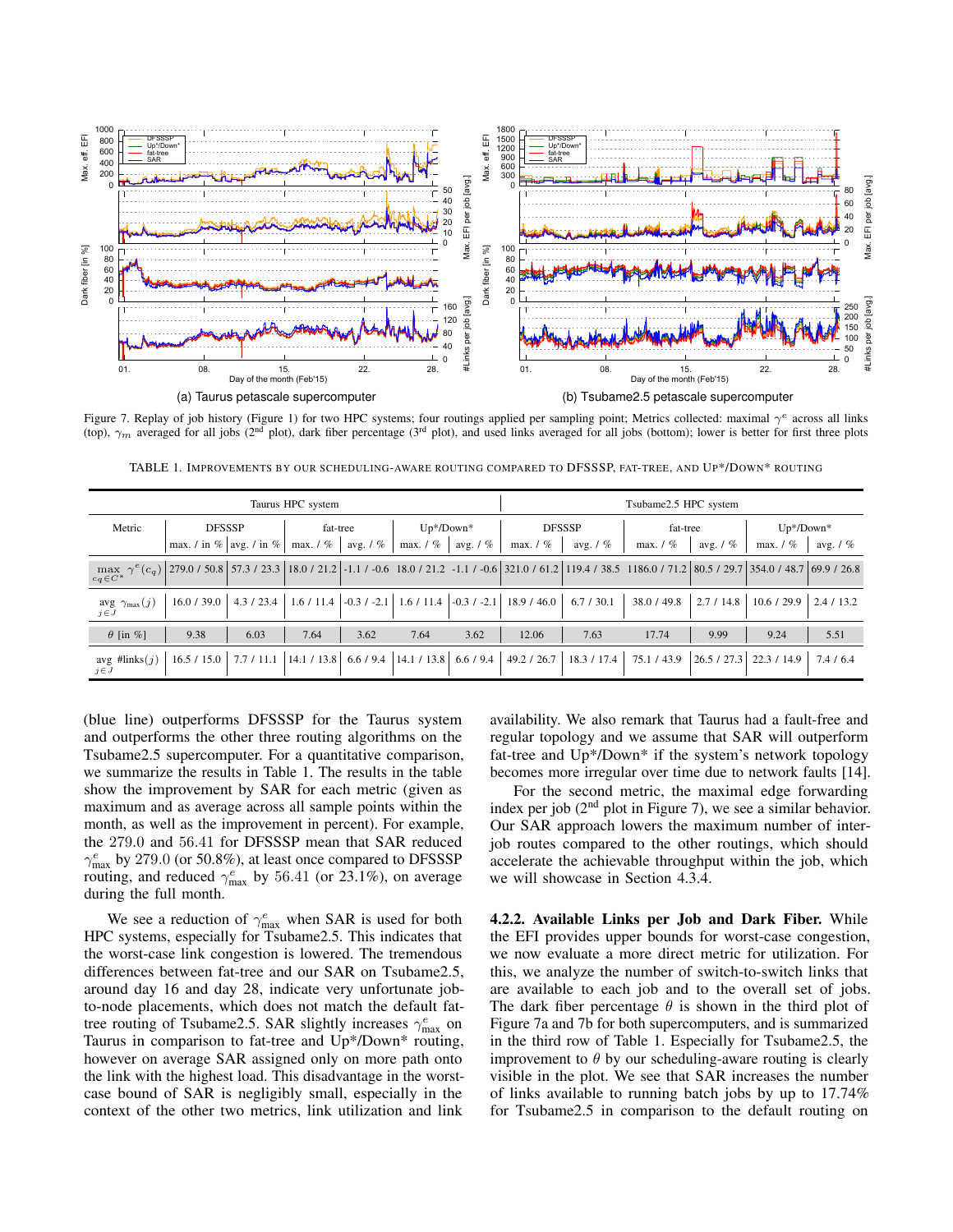this system. For both systems, SAR consistently increases  $\theta$ and thus enables a more efficient resource utilization. SAR utilizes between 3.6% and 9.9% more links on the monthlong average than the other oblivious routing mechanisms.

Lastly, the bottom plots of Figure 7 show that SAR increases the number of intra-job links as well ("higher is better" applies to these two plots) directly leading to a higher effectively available bandwidth for the applications. Depending on the routing algorithm and HPC system, our SAR approach allows the average multi-switch job to use between 6 and 26 more links.

### 4.3. Practical Evaluation on a Production System

We are using our scheduling-aware routing, as presented in Section 3.2, now for more than one year on our petascale Taurus production system [15] at the TU Dresden. The system's InfiniBand fabric is designed as a multi-island network. Multiple smaller 2-level full-bisection fat-trees are connected by a 216-port director switch. The following four subsections show numbers collected while our system was open to regular users. However, we omit showing runtime comparisons to calculate the linear forwarding tables with SAR for the following reasons: (1) SAR and DFSSSP have the same runtime complexity of  $\mathcal{O}(|N|^2 \cdot \log |N|)$ , for the node set  $N$ , (2) measurements revealed a negligible runtime overhead introduced by our extensions, shown in Algorithm 1, and (3) the competitive runtime of DFSSSP routing has been shown before, e.g., refer to [6], [33], [34] for detailed comparisons.

4.3.1. Runtime of the Filtering Tool. Our current reconfiguration tool runs with a 5 min interval (cf. Figure 5) to minimize the chance that SAR reroutes for batch jobs that only run for a very short time. We measure the runtime of the tool including polling the SLURM controller and analyzing currently running jobs. The average time spent by our filtering tool is 16 s, with a low of 0.02 s. In 99.1% the runtime was below 2 min. We only experienced three occasions in over a year, where the runtime was above 10 min. The vast majority of the runtime of our tool results from the latency to obtain the list of scheduled jobs via the squeue command, which depends on the load of the SLURM controller.

4.3.2. New Routing Configurations per Day. The number of reconfigurations of the network per day, due to a substantive change in the job mix and job locations, ranges between 0 and 57, with an average of 14 reconfigurations per day. Therefore, approximately every two hours our system's forwarding tables are adjusted to increase the performance of the running parallel applications. Only for four days in over a year of operation no reconfigurations were needed, and three out of these four days were on weekends, and one time on Monday, i.e., matching the typical days of lower load on a production system in a university environment.

4.3.3. Runtime for Configuring LFTs of all IB Switches. The time it takes to reconfigure all switches in the IB



Figure 8. Runtime measurement for MPI\_Alltoall (w/ 1 MiB in each send buffer) on 28 compute nodes using three different routing approaches

network is of importance. Either because it defines the time window, where out-of-order packet delivery can happen if property preserving network updates are not enforced, or because it defines the timeframe during which the network throughput might be decreased due to the use of the highLIDs (routed by the less efficient Up\*/Down\*). We measured an average of  $4.6 \mu s$  to send a LFT block to a switch and receive an acknowledgment. Instead of reconfiguring all LFT blocks of a switch at once, OpenSM iterates over the block numbers and sends out the first LFT block of each switch, before processing the second block, and so on. So, theoretically OpenSM could reconfigure one block number for all 210 switches in our Taurus system in under 1 ms, however we measure a runtime between 25 ms and 50 ms for this process. Despite this OpenSM-internal overhead, the whole LFT reconfiguration for our system is completed in ≈0.8 s on average. Hence, the likelihood for an out-oforder packet delivery, which cannot be compensated by InfiniBand's packet timeout/retry mechanism and therefore cause an application crash, is close to zero. In fact, we are unaware of any application crash caused by SAR on our HPC system, even though the system cannot use the full network update protocol discussed in Section 3.3 due to limitations in the HCA firmware.

4.3.4. Effects on MPI Traffic. The optimal latency between any two nodes in the system is not affected by our SAR approach, due to the fact that the underlying algorithm always calculates shortest paths. Therefore, any reconfiguration of the fabric with our Algorithm 1 will not increase the number of hops between nodes. Changes in the observable latency for small messages are possible, i.e., better or worse compared to algorithms for individual messages depending on the congestion in the system. However, from the two network metrics evaluated in Section 4.2, we can deduce that the likelihood of congestion is reduced and therefore the observable latency for small messages improves on average using SAR. Hence, we refrain from showing measured latency results, since the optimal latency does not change.

We conduct an MPI runtime measurement on our production system to showcase the impact of our schedulingaware routing compared to other routing approaches. The benchmark emulates a bulk-synchronous application using an MPI Alltoall collective operation followed by an MPI\_Barrier to synchronize the time measurement. Every MPI process sends 1 MiB to every other process, and the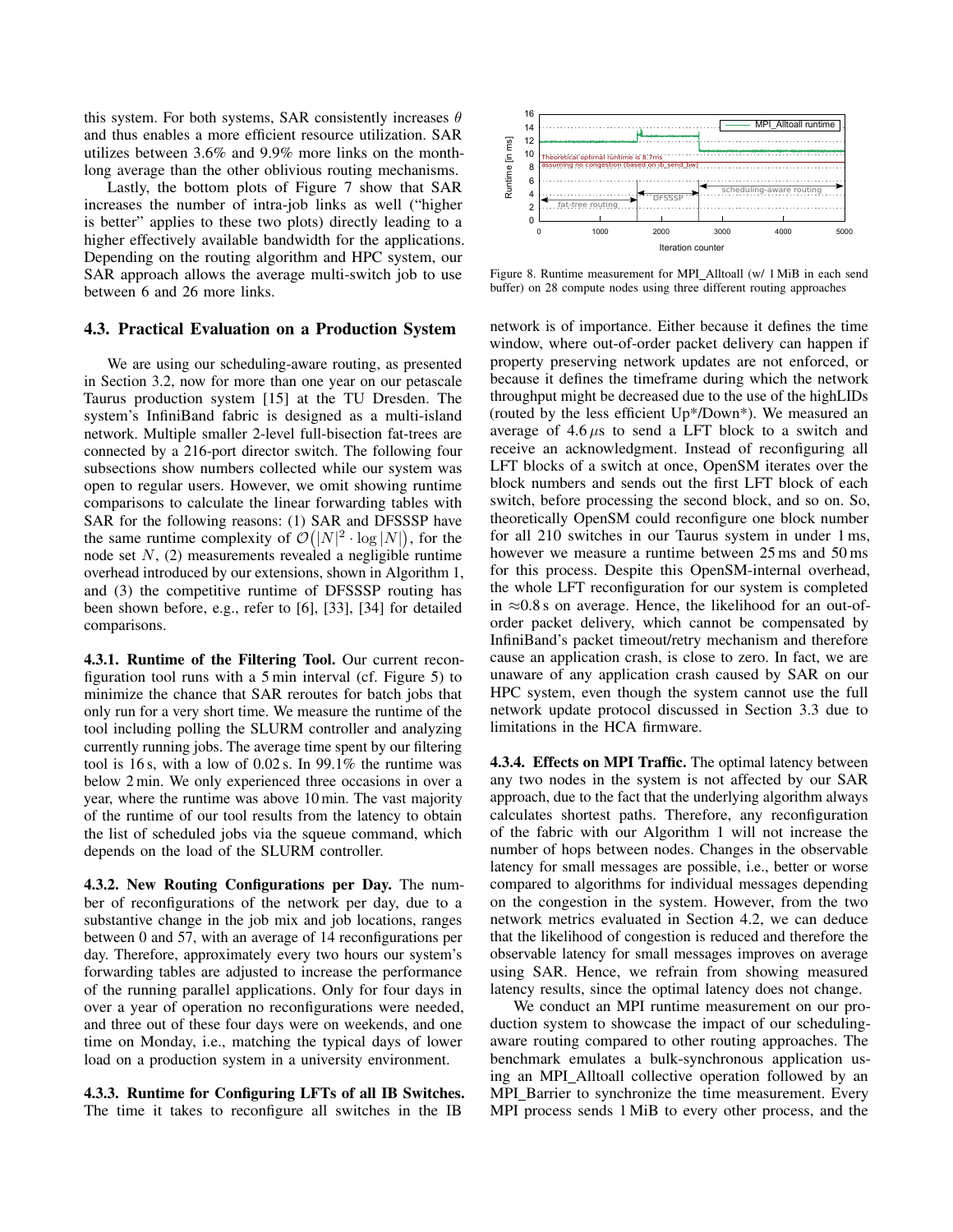

Figure 9. Visualization of our network update protocol (without QP draining) and path migration between 2 links on a testbed during high MPI load

runtime of the slowest process is written into a log file. This benchmark is scheduled to 28 nodes of one full-bisection fat-tree island of Taurus. We switched between three routing algorithms while the benchmark was running. Due to natural fragmentation of the production system, the 28 nodes ended up connected to ten different switches in the island.

Figure 8 summarizes the results: We ran the default fattree routing for the first three minutes. Then, we switched the subnet manager to standard DFSSSP routing, approximately between iteration 1,600 and 2,600. We observe a runtime increase of 7.1% due to the change from fat-tree routing to DFSSSP routing. For the last time segment, we started our SAR routing, which initiates the scheduling-aware routing for the whole system. The path optimizations by our schedulingaware routing decreases the runtime for the benchmark by 17.6% compared to DFSSSP routing and 11.7% compared to fat-tree routing. We also plot the theoretical peak performance, assuming all data can be transferred without congestion and MPI library overhead. This shows that SAR essentially halves the congestion overhead caused by the highly optimized fat-tree routing, even on a regular fat-tree.

4.3.5. Property Preserving Network Updates on Testbed. Even so draining of the queue pairs currently does not work, as outlined in Section 4.1, we are able to successfully perform path migrations and update the routing configuration. To showcase that our network updates are safe in practice, we use a small test system, consisting of two IB QDR switches (connected by two links) and four nodes with IB FDR host channel adapters (two nodes connected to each switch). The modified OpenSM, which supports our network update protocol, is running on an administration node. We execute an MPI benchmark, which repeatedly performs MPI Bcast with a 1 MiB send buffer, on two compute nodes to stress the fabric, and perform a schedulingaware rerouting, see Figure 9. While running the benchmark, we query the performance counters of the inter-switch links approximately every 0.07 s, and use them to calculate the shown throughput. Additionally, we added an artificial delay of 10 s in OpenSM between sending unpath and repath traps, so that the path migration is easier to identify, see the area between sample 400 and 560. The path migration between the two links is clearly visible in Figure 9 and our update protocol has no negative impact on the throughput of the broadcast operation.

# 5. Related Work

The state-of-the-art routing method for supercomputers is static and flow-oblivious routing (e.g., [22], [35]), but a few alternatives, such as adaptive routing strategies (e.g., [32], [36], [37]) exist. Research shows that oblivious routing can result in local congestion, which increases application runtime, when the routes and communication pattern does not match properly [38]. Yet, its simplicity and practicality makes it the most-used routing mechanism, for example, in all InfiniBand and Ethernet networks. The objective of these flow-oblivious routings, such as the deadlock-free singlesource shortest-path routing (DFSSSP) [6], Up\*/Down\* [5], or fat-tree routing [26], is to distribute the routes evenly across the interconnection network. However, this static and global balancing approach is only effective when the system is used by a single parallel application. SAR improves this flow-oblivious approach by including knowledge about the job-to-node mapping during the path calculation.

Optimizing communication performance for multi-user HPC system has been studied in the past resulting in many different approaches. Mellanox's proprietary traffic-aware routing, short TARA [39], monitors active applications and the network port counters, and attempts path adjustments when congestion is identified. However, TARA is a reactive optimization and depends on the time to collect and analyze all port counters. Furthermore, we are unaware of TARA's ability to enforce property preserving updates of the LFTs, hence out-of-order packet delivery is possible.

Application-aware routings, e.g., [9], [40], have been developed, but require detailed knowledge about traffic patterns and injection rates of each application. Additionally, this optimization approach has no notion of a timely behavior of the applications, and might assign too few links to each applications assuming they communicate simultaneously. In contrast, our scheduling-aware approach increases the network resources available to each application.

Optimizing job-to-node assignment via the batch system, while considering the network topology [41], [42], is feasible for regular networks, but assumes idealized routing or ignores it completely. Performing a routing-aware job-to-node mapping [43] by the batch job scheduler has been proposed as alternative. However, the computational complexity to solve the mapping problem is usually infeasible for an online scheduling of batch jobs, or fast, but imprecise, heuristics are used. In addition, this job-to-node mapping might increase the system's fragmentation, or it is hindered by the logical separation of the system through batch queues.

Multiple network update protocols have been developed in the past, but these are usually specific to certain technologies and their properties, such as for the broader gateway protocol (BGP) [44], [45] or for SDN networks [19], [20], to name but a few. Our property preserving network update is similar in this regard, but is customized for the conditions and requirements found in lossless InfiniBand fabrics.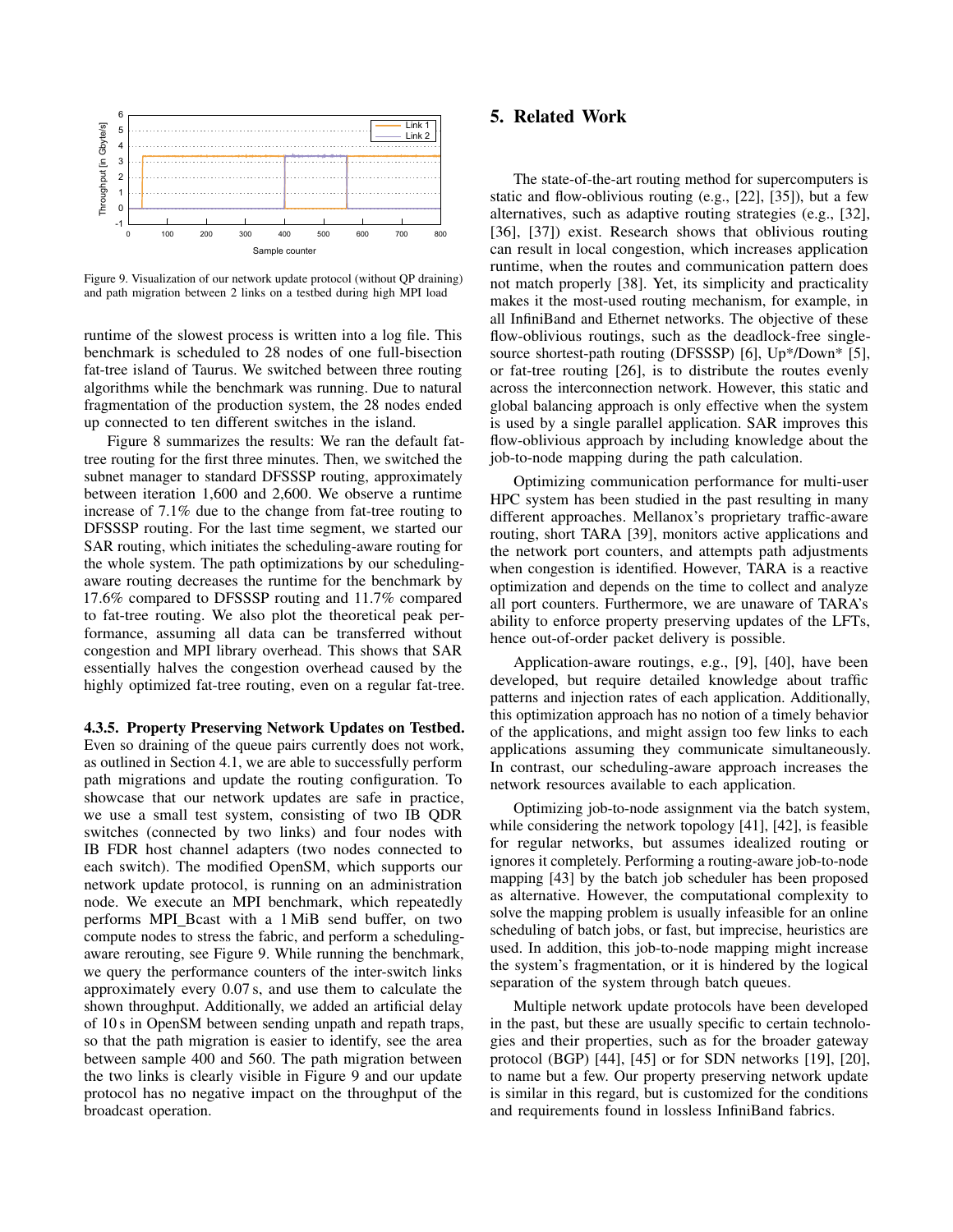# 6. Conclusion

The network of flow-oblivious routed supercomputers, e.g., the 47% InfiniBand-based systems of the Top500 list, suffers from underutilization when used simultaneously by many users, and application performance is reduced by local congestion in the network. Our scheduling-aware routing (SAR) approach for the interconnection network is able to mitigate these problems. As a result, the observable throughput for MPI-parallelized applications improves considerably, and is less sensitive to actual locality of the compute nodes within the supercomputer. Furthermore, the amount of dark fiber, i.e., installed but unused cables, is reduced.

We successfully integrated a filtering tool, periodically performing analyses of batch jobs, and a modified subnet manager (supporting SAR) into our IB-based petascale HPC system. Combining the knowledge of two different resource management domains has proven to be effective in theory, as well as in practice in over one year of usage on our system. We believe that SAR will be beneficial for other HPC centers which use obliviously routed networks, because of its low computational overhead and its transparency to parallel applications. Furthermore, the SAR approach could optimize pre-calculated alternatives for adaptive routing algorithms, theoretically reducing the flow migrations by the switches.

Changing the forwarding rules, not subject to error correction, within a interconnection network can cause unintended network packet delivery, such as out-of-order delivery, packet drops, and deadlocks, etc. Upper layer protocols, such as MPI, might fail, if a lossless interconnection technology is not able to handle these problems. Our proposed network update protocol for InfiniBand preserves required forwarding properties to ensure fault-free operation. Unfortunately, missing features within the hardware vendor's firmware prevent us currently from using this property preserving network update protocol. Nonetheless, we have not experienced any application crashes due to scheduling-aware reroutings of our HPC system, presumably because of resiliency features build into the transport layer of InfiniBand.

# Acknowledgments

The authors would like to thank Prof. Nagel and his team for providing the batch job history of the Taurus HPC system installed at TU Dresden and for the opportunity to modify Taurus' routing algorithm over a longer period of time. Furthermore, we would like to thank Prof. Matsuoka and his team for giving us access to the batch job history of the Tsubame2.5 supercomputer located at the Tokyo Institute of Technology.

## References

[1] P. Kogge, K. Bergman, and S. Borkar, "ExaScale Computing Study: Technology Challenges in Achieving Exascale Systems," University of Notre Dame, Department of Computer Science and Engineering, Notre Dame, Indiana, Tech. Rep. TR-2008-13, Sep. 2008.

- [2] G. Rodriguez, C. Minkenberg, R. Beivide, R. P. Luijten, J. Labarta, and M. Valero, "Oblivious routing schemes in extended generalized Fat Tree networks," in *IEEE International Conference on Cluster Computing and Workshops, 2009 (CLUSTER '09)*, Aug. 2009, pp. 1–8.
- [3] E. Zahavi, "Fat-tree Routing and Node Ordering Providing Contention Free Traffic for MPI Global Collectives," *J. Parallel Distrib. Comput.*, vol. 72, no. 11, pp. 1423–1432, Nov. 2012. [Online]. Available: http://dx.doi.org/10.1016/j.jpdc.2012.01.018
- [4] W. J. Dally and C. L. Seitz, "Deadlock-Free Message Routing in Multiprocessor Interconnection Networks," *IEEE Trans. Comput.*, vol. 36, no. 5, pp. 547–553, 1987.
- [5] M. D. Schroeder, A. Birell, M. Burrows, H. Murray, R. Needham, T. Rodeheffer, E. Satterthwaite, and C. Thacker, "Autonet: A Highspeed, Self-Configuring Local Area Network Using Point-to-Point Links," *IEEE Journal on Selected Areas in Communications*, vol. 9, no. 8, Oct. 1991.
- [6] J. Domke, T. Hoefler, and W. E. Nagel, "Deadlock-Free Oblivious Routing for Arbitrary Topologies," in *Proceedings of the 25th IEEE International Parallel & Distributed Processing Symposium (IPDPS)*. Washington, DC, USA: IEEE Computer Society, May 2011, pp. 613– 624.
- [7] J. C. Villanueva, T. Skeie, and S.-A. Reinemo, "Whitepaper: Routing and Fault-Tolerance Capabilities of the Fabriscale FM compared to OpenSM," Fabriscale, Tech. Rep., Jul. 2015. [Online]. Available: http: //fabriscale.com/wp-content/uploads/2015/07/whitepaper isc2015.pdf
- [8] J. Flich, T. Skeie, A. Mejia, O. Lysne, P. Lopez, A. Robles, J. Duato, M. Koibuchi, T. Rokicki, and J. C. Sancho, "A Survey and Evaluation of Topology-Agnostic Deterministic Routing Algorithms," *IEEE Trans. Parallel Distrib. Syst.*, vol. 23, no. 3, pp. 405–425, Mar. 2012. [Online]. Available: http://dx.doi.org/10.1109/TPDS.2011.190
- [9] M. A. Kinsy, M. H. Cho, T. Wen, E. Suh, M. van Dijk, and S. Devadas, "Application-aware deadlock-free oblivious routing," in *Proceedings of the 36th annual international symposium on Computer architecture*, ser. ISCA '09. New York, NY, USA: ACM, 2009, pp. 208–219. [Online]. Available: http://doi.acm.org/10.1145/1555754.1555782
- [10] M. Palesi, R. Holsmark, S. Kumar, and V. Catania, "A Methodology for Design of Application Specific Deadlock-free Routing Algorithms for NoC Systems," in *Proceedings of the 4th International Conference on Hardware/Software Codesign and System Synthesis*, ser. CODES+ISSS '06. New York, NY, USA: ACM, 2006, pp. 142–147. [Online]. Available: http://doi.acm.org/10.1145/1176254.1176289
- [11] B. Prisacari, G. Rodriguez, C. Minkenberg, and T. Hoefler, "Fast Pattern-Specific Routing for Fat Tree Networks," *ACM Trans. Archit. Code Optim.*, vol. 10, no. 4, pp. 36:1–36:25, Dec. 2013. [Online]. Available: http://doi.acm.org/10.1145/2555289.2555293
- [12] H. Subramoni, S. Potluri, K. Kandalla, B. Barth, J. Vienne, J. Keasler, K. Tomko, K. Schulz, A. Moody, and D. K. Panda, "Design of a Scalable InfiniBand Topology Service to Enable Network-Topology-Aware Placement of Processes," in *Proceedings of the International Conference on High Performance Computing, Networking, Storage and Analysis*, ser. SC '12. Los Alamitos, CA, USA: IEEE Computer Society Press, 2012, pp. 70:1–70:12. [Online]. Available: http://dl.acm.org/citation.cfm?id=2388996.2389091
- [13] A. Jokanovic, J. C. Sancho, G. Rodriguez, A. Lucero, C. Minkenberg, and J. Labarta, "Quiet Neighborhoods: Key to Protect Job Performance Predictability," in *2015 IEEE International Parallel and Distributed Processing Symposium (IPDPS)*. Hyderabad: IEEE, May 2015, pp. 449–459.
- [14] J. Domke, T. Hoefler, and S. Matsuoka, "Fail-in-Place Network Design: Interaction between Topology, Routing Algorithm and Failures," in *Proceedings of the IEEE/ACM International Conference for High Performance Computing, Networking, Storage and Analysis (SC14)*, ser. SC '14. New Orleans, LA, USA: IEEE Press, Nov. 2014, pp. 597–608. [Online]. Available: http://dx.doi.org/10.1109/SC.2014.54